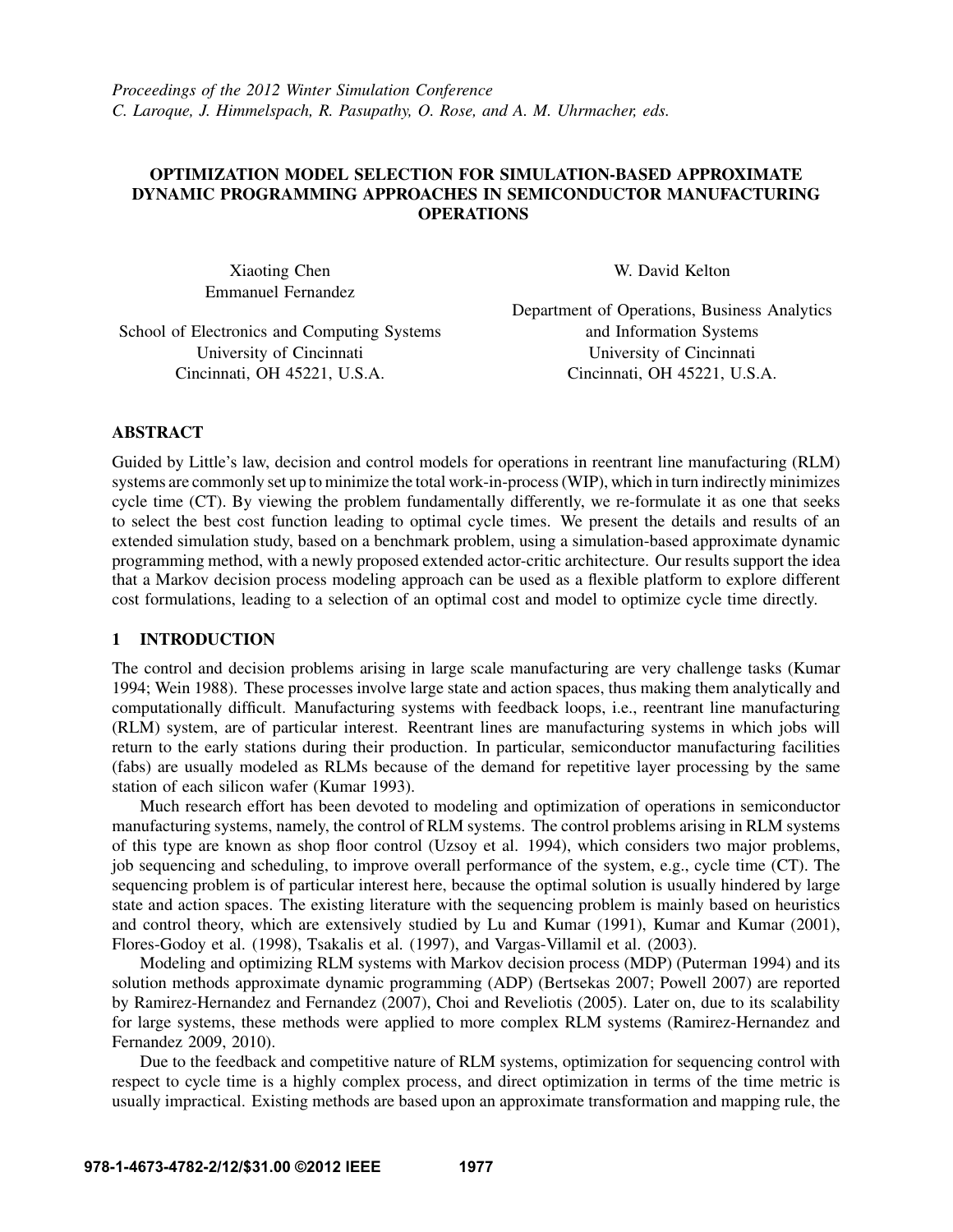well-known Little's law (Little 1961). On the contrary, formulating the sequencing optimization problem as an MDP would require an explicit and precise functional preference, i.e., a one-stage cost function, over its state space in order to provide optimal results. Guided by Little's law, usually only the total number in queue is used, namely, the work-in-process (WIP), and thought to be proportional to cycle time, on average. However, cycle time is the true desired objective to be optimized, and for real applications, any departures from an ideal exponential queueing could lead to a non-optimal policy, in terms of cycle time. Even if an MDP formulation dictates, the derived policy should minimize the total number in queue. As shown later via simulation experiments, the choice of different cost functions, linear and others, leads to different policies with significant differences in average cycle time. Hence, we seek to select directly the cost function itself, which then leads to a derived policy that optimizes cycle time.

However, existing work with RLMs overlooks this issue and considers only a single functional form for the one-stage cost function, without considering other modeling and optimization possibilities with MDP methods. In this paper, we consider the sequencing optimization problem for reducing the cycle time of the open queue system (Whitt 1984), presented by the Intel Mini-Fab (Kempf 1994). Different from the existing work, we investigate the performance improvement and degradation with the Mini-Fab by exploring the use of different one-stage cost functions with a simulation-based ADP method, under a new proposed extended actor-critic architecture. We first discuss a departure from the reliance on Little's law to have some basic cost (function) realizations, followed by the detailed simulation results and performance comparison. Then, we show that these basic cost realizations can be easily extended to more general forms, and the proposed extended actor-critic architecture provides a flexible platform for learning and optimization with problems of this kind.

In Section 2, we briefly review Little's law and discuss two basic cost realizations used in an MDP formulation; we also discuss necessary changes to the conventional Markov decision process to have a new extended actor-critic architecture. In Section 3, we discuss the benchmark RLM model, the Intel Mini-Fab, followed by detailed optimization and simulation results in Sections 4 and 5, and conclusions are given in Section 6.

### 2 BACKGROUND

In this section, we'll first review and discuss multiple cost realizations with the MDP formulation of the control problem in an RLM system, in order to reach beyond a formulation depending exclusively on Little's law. Then, we go over conventional Markov decision process results, and introduce some modeling modifications, including new performance measurement and optimality with respect to multiple cost realizations.

# 2.1 Little's Law and Cost Realizations

Little's seminal work provides a solid foundation for understanding the relationship between cycle time and work-in-process in queueing systems. This relationship can be expressed through a simple equation  $L = \lambda W$ , where *L* is the expected number in the system,  $\lambda$  is the expected arrival rate, and *W* is the expected cycle time. Extensions and generalizations to this equation have been studied by Maxwell (1970) and Brumelle (1972). Maxwell's work first suggests that the average inventory level term, i.e., *L*(*t*), can be generalized to any integrable functions, e.g., holding cost  $L_g(t)$  associated with WIP, which then results in a functional dependent queueing equation,  $L_g = \lambda W_g$ . Brumelle's work gives a more complementary treatment of this relation, proposing a more general formula,  $H = \lambda G$ , where *H* and *G* contain moment information of the expected number of waiting customers and their waiting times respectively, denoted as *L* and *W* in the original formula. Later, solid proof for these types of relations was provided by Heyman and Stidham (1980) as well as Glynn and Whitt (1989).

Little's law (and its extensions) are very general and fit many queueing systems, but this also means it contains a certain level of generality and may not necessarily provide precise knowledge that is required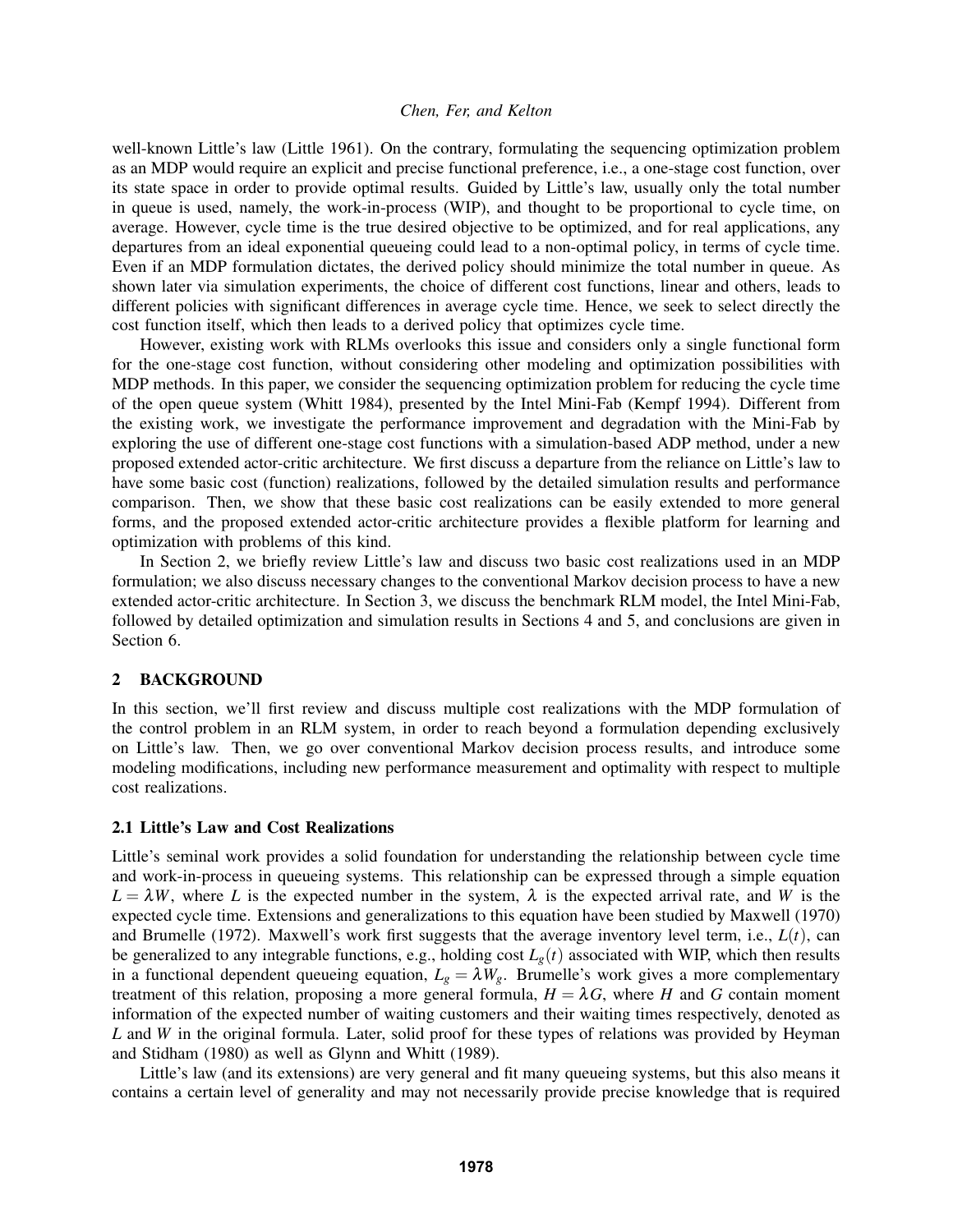to govern an optimization task, especially for the case of RLM systems. Because of the feedback loop and competitive nature, reducing the inventory level in one particular buffer in a RLM system, say *L<sup>i</sup>* , will usually block the service in another and thus lead to an increase in buffer level, say  $L_j$ , if  $L_i$  and  $L_j$  compete for the same resources; this further affects the inventory level and work flow in between. We will discuss two basic cost realizations through departing from the Little's law, as depicted in Figure 1, tailored to fit the structure of RLM systems.



Figure 1: Cost Function Realization.

First, we denote each waiting line in an RLM system by a unique label  $i \in \{1, 2, ..., l\}$ , and let  $L_i$  be the current queue length in queue *i*, regardless of its network position and class type. Then, departing from Little's law, namely,  $L = \lambda W$ , we examine the following two cost realizations:

- 1. For a stable RLM network, minimize  $\sum_{i=1}^{l} L_i$ .
- 2. For a stable RLM network, minimize  $\sum_{i=1}^{l} L_i^2$ .

The first realization can be regarded as a direct generalization from the original Little's law to a multi-class queueing network (Wein 1988). The second one can be thought of as a quadratic functional of this kind, in the sense that it considers some second moment information of the buffer level. Under ideal conditions of an exponential queueing system, minimizing the first one above would lead to optimizing the cycle time. On the other hand, one would also expect that the second would lead to some reduction or improvement of the cycle time, though perhaps not optimal.

Below, we discuss some extensions of the conventional Markov decision process in order to accommodate multiple cost realizations.

#### 2.2 Markov Decision Process and Some Extensions

Departing from Little's law motivates the use of multiple one-stage cost functions for the optimization process. In order to accommodate this and provide a flexible platform for comparing the induced control policy, we discuss extensions to the conventional definition of MDP.

Consider the conventional definition of an MDP with tuples  $\{S, A, P, c\}$ , where  $s \in S$  represents the states, *a*(*s*) ∈ *A* represents the action mapping from state to control,  $p_{s,s'}(s,a) \in P$  are the transition probabilities and  $c(\cdot)$  is the one-stage cost function independent of the next state. For a classic problem, e.g., a finite and recurrent chain, existing solution methods based on gradient and linear function approximation, e.g.,  $TD(\lambda)$ , are sufficient to solve this complex optimization problem. Usually, this results in a value function *J*(·), which is further used to differentiate between policies  $\pi \in \Pi_{ad}$ , where  $\Pi_{ad}$  is the admissible policy set for the underlying MDP problem. By convention, policies are compared through the value function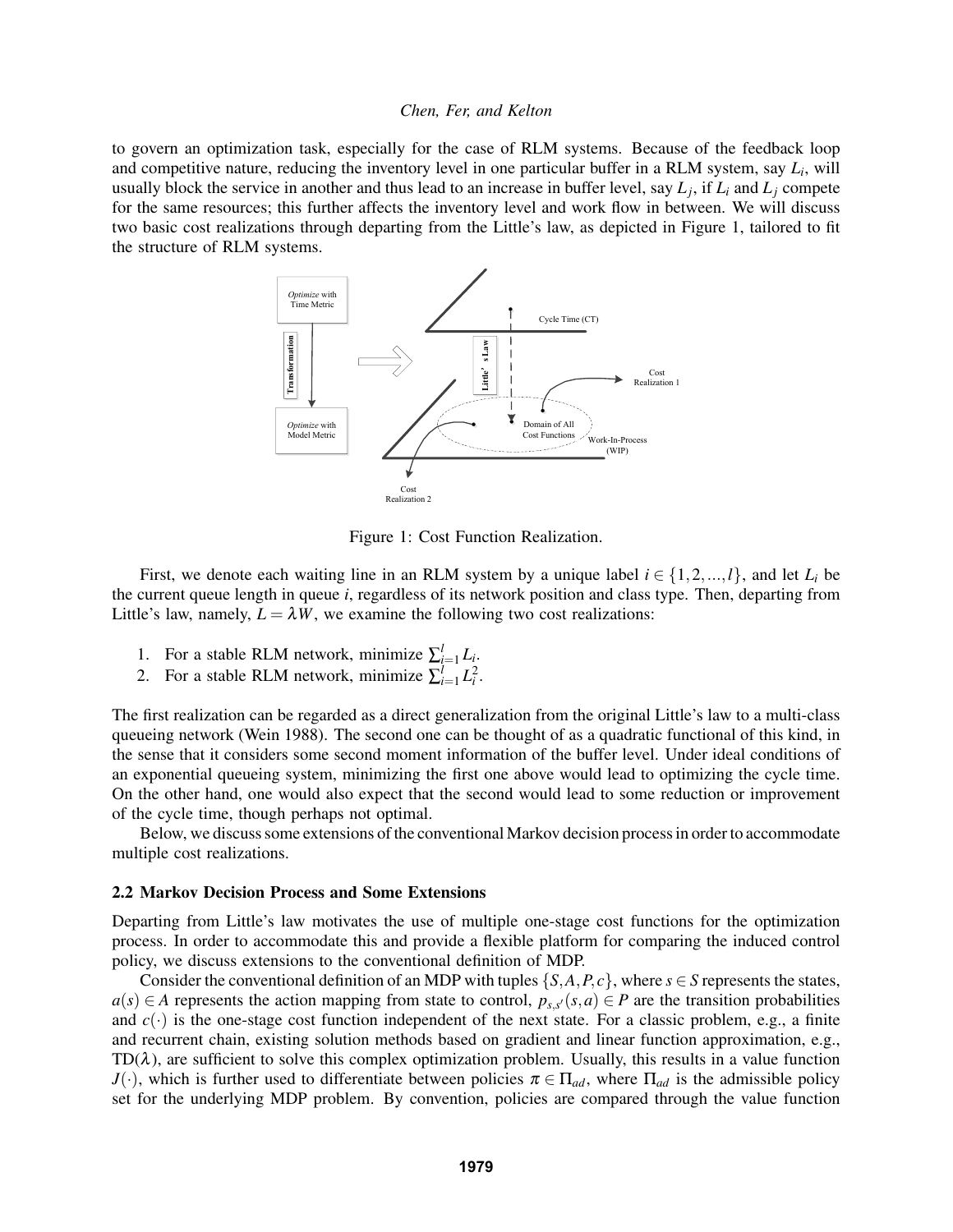*J*(·) defined with the one-stage cost function *c*. In the case of the average cost (AC) criterion, this can be shown as:  $J_c^{\pi}(s) = \lim_{N \to \infty} \frac{1}{N} E^{\pi} \{ \sum_{k=0}^{N-1} c(s_k) | s_0 = s \}$ . A preference over the policy, say,  $\pi^a \succeq \pi^b$  is then defined with the partial order over the value function, e.g.,  $J_c^{\pi a}$  $J_c^{\pi^a}(\cdot) \leq J_c^{\pi^b}$  $\pi_c^{\pi^b}(\cdot)$ , and optimal policy  $\pi_c^*$  is one that minimizes the value function. One limitation for the conventional formulation is that it only allows the comparison of policies selected with respect to the same cost (function) realization or under some strict constraints. And when this one cost function is biased due to insufficient knowledge of the underlying system, the induced policy can be also biased and thus becomes overall non-optimal. Thus, in order to avoid the use of a biased cost function and accommodate comparison among multiple cost functions and their induced policies, we need the following extensions.

First, we denote  $Q^{\pi}(\cdot)$  as a new metric corresponding to the system performance under a particular control policy  $\pi$ . For the control problem of RLM systems, the performance of  $Q^{\pi}(\cdot)$  is different from the value function  $J_c^{\pi}(\cdot)$ , in the sense that the former corresponds to the time metric, e.g., cycle time, and the latter corresponds to the modeled metric, e.g., functionals of WIP. The preference over policy, say,  $\pi^a \succeq \pi^b$ is then re-defined over the partial order of the new metric, e.g.,  $Q^{\pi^a}(\cdot) \leq Q^{\pi^b}(\cdot)$ . And we have the new optimality over whole admissible policy set as:  $\pi^* = \arg \min_{\pi \in \Pi_{ad}} Q^{\pi}(\cdot)$ , which we denote as the exact (optimization) problem. It's known that this corresponds to the direct optimization of the RLM system in terms of the time metric, and we also refer to this as optimization in the policy space.

Due to the dimensionality and tractability issues, there are no efficient algorithms that can be used to track and converge along the unknown surface of the performance  $Q^{\pi}(\cdot)$  for the exact problem. Alternatively, we say that this can be partially solved by exploiting the so-called un-dominated policies with simulation-based approximate dynamic programming methods. We denote an un-dominated policy as  $\pi_{c_i}^*$ , which is defined as  $\pi_{c_i}^* \geq \pi$  for any  $\pi \in \Pi_{ad}$  with the conventional policy preference notation; in other words, it's an optimal policy for one particular cost function realization *c<sup>i</sup>* . Then essentially, we try to convert the original exact problem, e.g.,  $\pi^* = \arg\min_{\pi \in \Pi_{ad}} Q^{\pi}(\cdot)$ , to a more tractable searching problem among a set of induced un-dominated policies  $\{\pi_{c_1}^*, \pi_{c_2}^*, ..., \pi_{c_i}^*, ...\}$ , where each single policy in this set can be efficiently solved with an existing tractable algorithm, e.g.,  $TD(\lambda)$ , and we denote the procedures for finding each one of the un-dominated policies as optimization in the value space. One known practical issue with this framework is its potential for a large or infinite search space over the un-dominated policy set. This, however, needs to be studied independently, and is beyond the scope of this paper. In the rest of this study, we restrict the set of un-dominated policies to be a small finite set corresponding to our heuristically selected cost functions to serve the purpose of this study.

In Section 3, we'll talk about the detailed model of Intel Mini-Fab that is used in this study.

#### 3 SIMULATION MODEL

In this section, we will discuss the simulation model and its key features. The model used throughout this paper is the so-called Intel Mini-Fab, which is a joint research effort between research labs from Arizona State University (ASU) and Intel Corporation. The model is a benchmark system for all kinds of semiconductor research, and also is a popular one used for evaluating different sequencing rules.

The Intel Mini-Fab system has three stations, diffusion, ion implantation and lithography, denoted as Station 1, 2, and 3 respectively. Both the diffusion and ion implantation stations have two machines (A, B) and (C, D) that can do parallel jobs, while the lithography station has only one machine (E). A diagram of the general structure of the Mini-Fab is given in Figure 2. The manufacturing process follows the sequence of the so-called six steps marked with arrows in Figure 2 with one re-entry to each of its stations. An additional 9 buffers for batching processes before buffers 1 and 5 are used; details of the batching rule and buffer settings can be found in (Kempf 1994).

The model also includes features like multiple products, a diffusion-like batching process, machine failure, preventive maintenance work, as well as other important factors like modeling of operators, setup times, machine loading/unloading, and transportation. The Mini-Fab operates 24 hours, 7 days a week, with each 12 hours as a shift. In each week, the nominal arrival rate is 84 lots per week, with 60.7%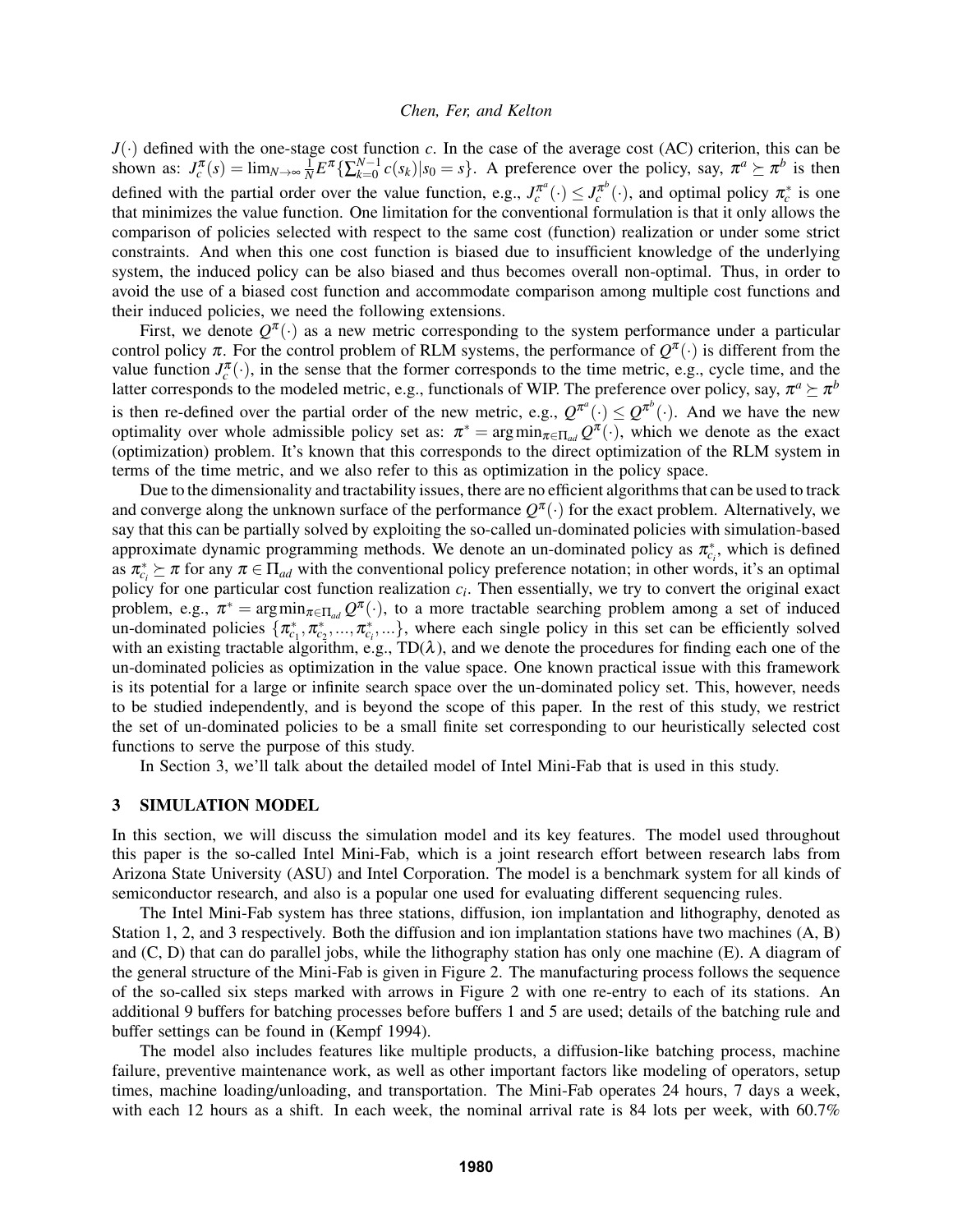*Chen, Fer, and Kelton*



Figure 2: Intel Mini-Fab.

of the arrivals being product A, 35.7% are product B, and the rest are test wafer. Stochastic arrival and exponential processing times are used in our study, where the arrival is modeled as a Poisson process. Arrivals then go into the first batching process, see Figure 2, and are released into the system only if there is room in buffer 1. The detailed processing time as well as loading/unloading time, denoted as L/U below, are given in Table 1 for each step in the manufacturing process.

Table 1: Time Specification for Intel Mini-Fab Model.

|       | Machines Processing Steps | Processing Time (min)    | $L/U$ (min) |
|-------|---------------------------|--------------------------|-------------|
| A & B | 1 & 5                     | Step 1: 225, Step 5: 255 | 20/40       |
| C & D | 2 & 4                     | Step 2: 30, Step 4: 50   | 15/15       |
| Е.    | 3 & 6                     | Step 3: 55, Step 6: 10   | 10/10       |

In the Mini-Fab model, machines C and D are considered to have random failures, which occur with a uniform distribution between 24 to 76 hours. After a machine fails, emergency repair work will be provided, which also takes a uniform distribution between 360 to 480 minutes for a technician to fix. In addition to the unexpected machine failure, the Mini-Fab model considers scheduled down time to provide preventive maintenance to all stations and machines. These schedules are deterministic and repeated every day or shift, where the detailed schedule can be found in Table 2.

| Machine PM Schedule (Starting Time) PM Duration (min) |     |
|-------------------------------------------------------|-----|
| 12 a.m. & 12 p.m.                                     | 75  |
| 12 a.m/p.m. $& 2$ a.m/p.m.                            | 120 |
| $3$ a.m/p.m.                                          | 30  |
|                                                       |     |

Table 2: PM Schedule.

# 4 SIMULATION-BASED APPROXIMATE DYNAMIC PROGRAMMING APPROACH

In this section we discuss the simulation-based ADP approach utilized for finding un-dominated polices for sequencing control of the Mini-Fab system. We first discuss the Markov model of this RLM system and its optimization criteria, and we then focus on details and the integration of different cost realizations within our newly proposed extended actor-critic architecture.

# 4.1 Underlying Markov Model

We take a general form of a Markov model with tuples  ${T, S, A, P, c}$  to represent the system, where *T* represents the time epochs, *S* represents the state space, *A* is the control space, *P* is the transition matrix induced by the controlled Markov process with each of its elements to have the form  $p(\cdot|s, a)$ , and  $c(\cdot)$ is the cost function we'll discuss later. For practical purposes, the state and transition probability of the Mini-Fab are approximated with an ideal exponential queue of the same network structure, and all other non-exponential and random events are not explicitly considered, e.g., deterministic maintenance, operators'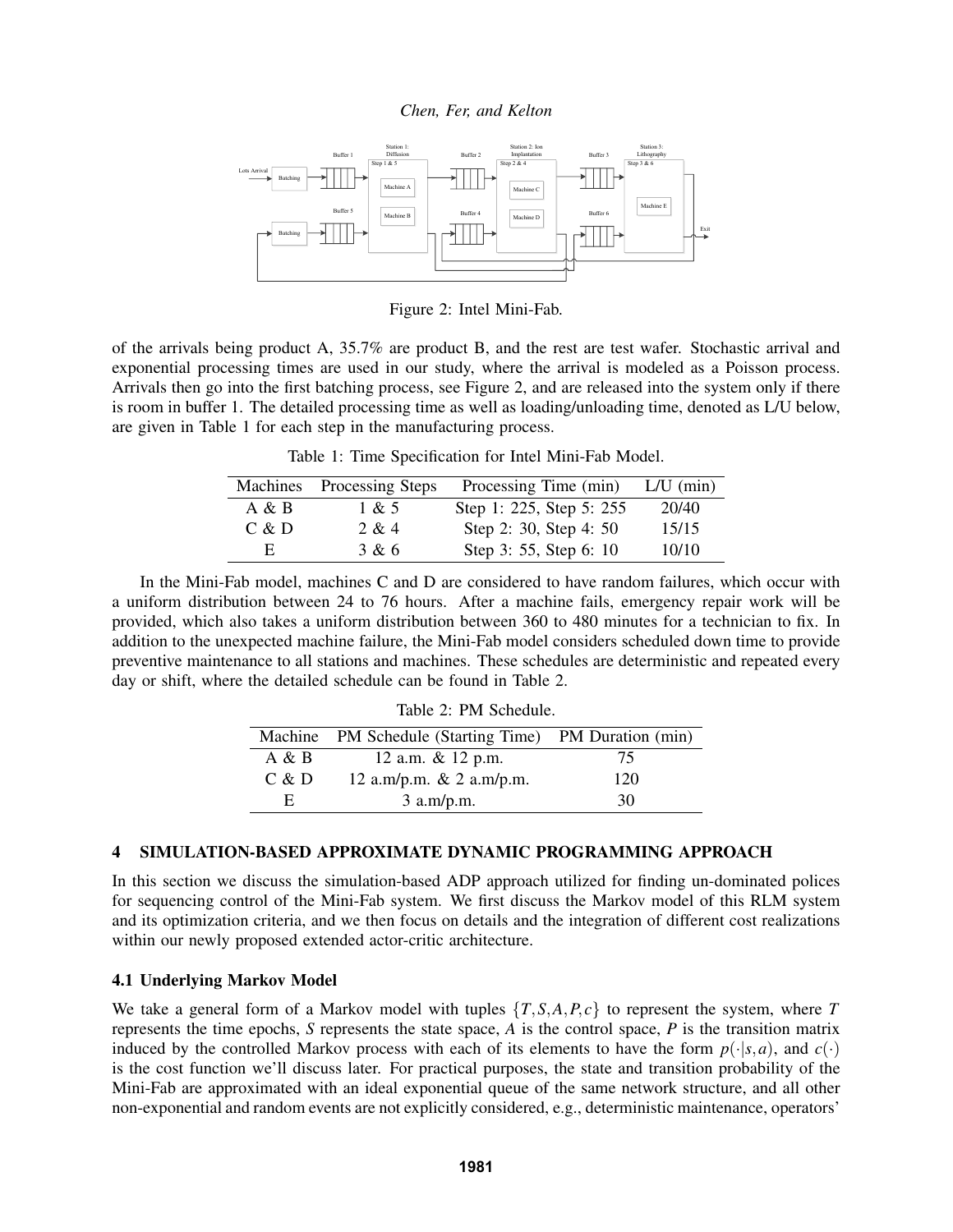availability and machine failure. Hence the state is defined as follows:

$$
s(t) := (L(t), V(t), B(t)), \forall t \in T,
$$
\n
$$
(1)
$$

where  $L(t)$  contains an inventory level of six main buffers at time *t* with  $L(t) := (l_1(t), l_2(t), \ldots, l_6(t))^T$ , and  $V(t)$  contains the six pre-batching buffer levels at time *t* with  $V(t) := (v_1(t), v_2(t), \ldots, v_6(t))^T$ , and *B*(*t*) is the inventory level at the three batching processes at time *t* with  $B(t) := (b_1(t), b_2(t), b_3(t))^T$ .

In the Intel Mini-Fab model, the control  $a \in A$  only considers the sequencing decision for the six main buffers as follows:

$$
a(s) := (a_1(s), a_2(s), a_3(s), a_4(s), a_5(s), a_6(s)),
$$
\n(2)

where each  $a_i(s)$  is a binary decision variable, with value one representing selection of the corresponding buffer to be served next, and value zero representing not selected. To reduce the complexity and stabilize the controlled system further, we assume that all controls  $a(s)$  belong to a certain constraint subset  $\mathscr{A} \subset A$ for the RLM system. One of the constraints between the control of competing buffers is called the non-idling policy. Before we specify the details of the constraint set, we first partition the machines and buffers into different sets according to their stations. Then, we have three machine sets  $M_1, M_2$ , and  $M_3$ , corresponding to station 1, 2, and 3. And we have  $\{M_a, M_b\} \subset \mathbf{M}_1, \{M_c, M_d\} \subset \mathbf{M}_2$ , and  $\{M_e\} \subset \mathbf{M}_3$ . Furthermore, we also partition buffers and control action by following the same rule. Then we have  ${a_1, a_5} \subset \mathbf{A_{M_1}}, {a_2, a_4} \subset \mathbf{A_{M_2}},$  and  ${a_3, a_6} \subset \mathbf{A_{M_3}}$ . The non-idling policy can be visualized as if there is at least one machine available in the downstream station, then one of the holding buffers will release the lots as:  $\sum_{a_i \in A_{M_k}} a_i = \mathbf{1}_{\{M_k = \text{Idle}\}\}, \forall i \in 1, 2, ..., 6, \text{ and } k \in 1, 2, 3.$  In addition, the so-called anti-block mechanism is needed in order to stabilize the controlled reentrant line. The anti-block mechanism only allows the buffer to release the lot to the available machine when there is additional space at the buffer in the next processing step, which can be seen as:  $a_i \leq \mathbf{1}_{\{L_{next\ step} < L_{capacity}\}}$ ,  $\forall i \in 1, 2, ..., 5$ .

#### 4.2 One Stage Cost Functions and Average Cost Criteria

Following our discussion of the cost realizations in Section 2.1, we first introduce the following two basic one-stage cost functions:

1. 
$$
c_1(s) := \mathbf{L}_x^T \cdot \mathbf{c}_l + \mathbf{V}^T \cdot \mathbf{c}_v + \mathbf{B}^T \cdot \mathbf{c}_b
$$

2. 
$$
c_2(s) := \mathbf{L}^T \mathbf{C}_l \mathbf{L} + \mathbf{V}^T \mathbf{C}_v \mathbf{V} + \mathbf{B}^T \mathbf{C}_b \mathbf{B}
$$

where L, V, and B are state vectors. Cost coefficients  $c_l$ ,  $c_v$ ,  $c_b$ , and  $C_l$ ,  $C_v$ ,  $C_b$  are in vector and matrix form that correspond to each of the buffers and their inventory levels. The first cost function is an *L*<sup>1</sup> norm-like function, which only considers the total buffer level at each time epoch. Coefficients are set to be one, except for those holding batched products, e.g., buffers 1 and 5. This cost function is a direct relaxation of Little's law to multi-class queueing network; it tries to minimize the total inventory regardless of the network structure. The second one considers the quadratic functional of each buffer level, and as a second realization, this one will also lead to the reduction in cycle time. Besides, the moment information it contains may also lead to a lower variance compared to the first.

With the underlying Markov model and cost functions, we now discuss the optimization criteria for the process. We assume appropriate *uniformization* of the original continuous model, and only discuss its discrete counterpart in the rest of this paper. Focusing on long run steady-state performance, we then formulate this optimization process with the average cost criterion:

$$
J^{\pi}(s) = \lim_{N \to \infty} \frac{1}{N} E^{\pi} \{ \sum_{k=0}^{N-1} c(s_k) | s_0 = s \},
$$
\n(3)

where  $J^{\pi}(s)$  is the average cost under the policy  $\pi$ , and for simplicity we omit the subscript *c* in value function for the rest of the paper. The optimal  $J^{\pi^*}(s)$  admits the minimal value of the average cost over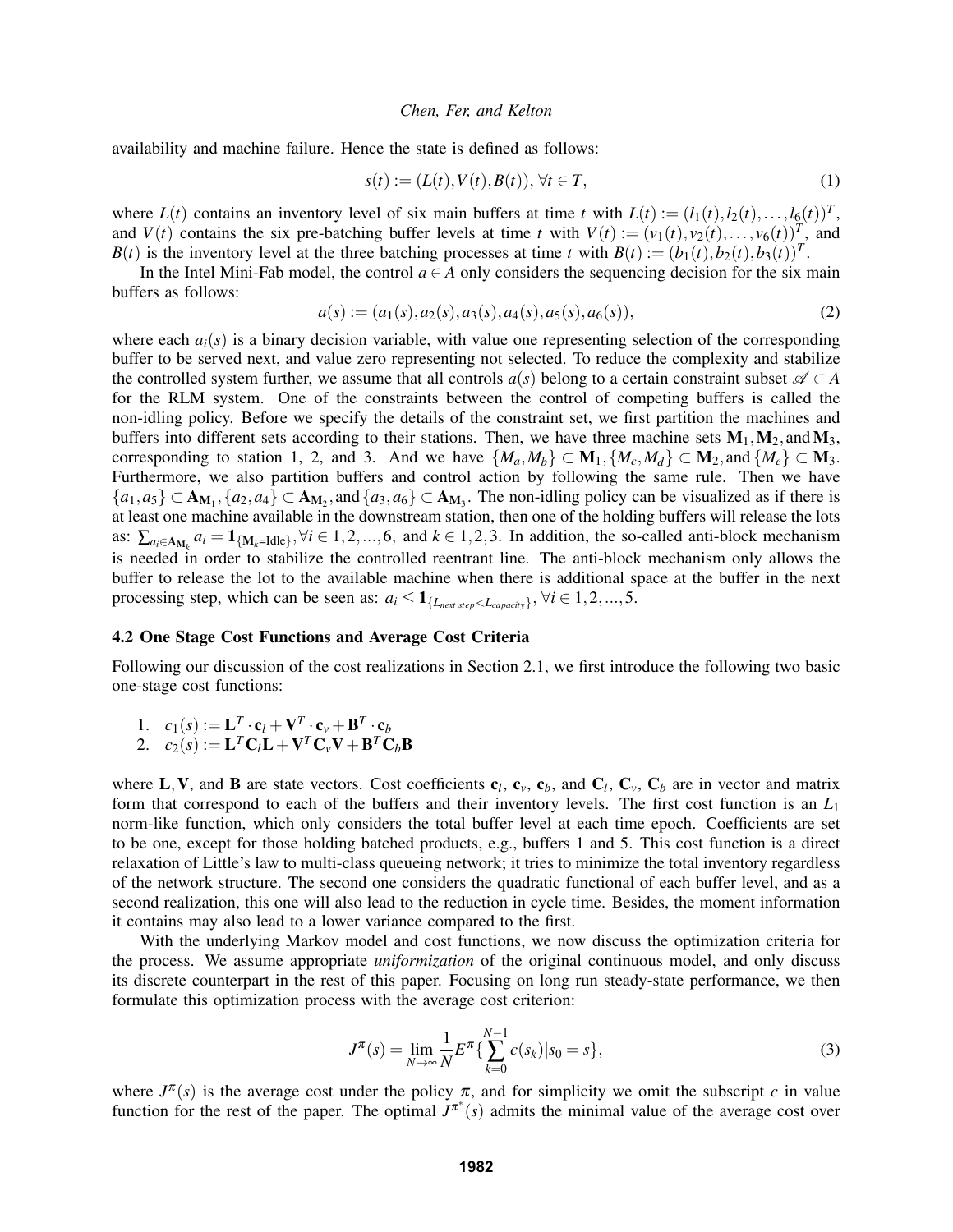all policies with respect to the given cost realization  $c$  over the infinite time horizon, and we denote this by  $\mu^*(s) = J^{\pi^*}(s)$ . Furthermore, it's assumed that the *weak accessibility* (Bertsekas 2007) condition holds, and we have  $\mu^*(s) = \mu^*$  for all initial states *s*. Then, we consider the following average cost optimality equation (ACOE):  $\mu^* + h^*(s) = \min_{a(s) \in \mathcal{A}(s)} \{c(s) + \sum_{s'} p(s'|s, u)h^*(s')\}$ , where  $\mu^*$  is the optimal average cost and  $h^*(s)$  is the differential cost between the current cost  $c(s)$  and the optimal average cost  $\mu^*$ . The optimization process will then be running iteratively via the so-called extended actor-critic architecture discussed next.

#### 4.3 Extended Actor-Critic Architecture and  $TD(\lambda)$

Different from the conventional actor-critic, the new architecture integrates our newly defined performance measure and cost realizations into the existing framework. The new architecture involves two coupled layers, policy space and value space, also denoted as outer layer and inner layer respectively; see Figure 3. We assume from this point that the cost functions are parameterized by  $\alpha$ , i.e.,  $c_{\alpha}$ . Recalling our discussion in Section 2.2, we consider the outer layer as a generalized problem that corresponds to optimization in the whole admissible policy space, e.g.,  $\pi^* = \arg \min_{\pi \in \Pi_{ad}} Q^{\pi}(\cdot)$ . Then, by some mechanisms not specifically detailed at this point, one could have updates of  $c_\alpha$  based on the performance  $Q(\alpha)$  so as to minimize overall performance. The inner layer corresponds to the learning and optimization process with the conventional MDP formulation. We denote this new architecture as the *extended actor-critic architecture*. Different from the conventional one-shot optimization of the inner layer with only one choice of the cost function, the new outer layer now offers a flexible platform for the performance comparison, and thus provides more insight to help select the cost function. As discussed earlier, a full feedback loop for the outer layer may include extensive search in large or infinite space, so in this paper, we restrict this feedback to provide only simple (heuristic) options (see the discussion in Section 5), that leads to the reduction in cycle time.



Figure 3: Extended Actor-Critic Architecture.

To solve the MDP problem efficiently and find all those un-dominated policies, the inner loop plays an important role, and we'll now focus on this part. In particular, we introduce the convergent approximate method, i.e., the TD( $\lambda$ ) algorithm as our inner layer. This algorithm is studied extensively by Sutton (1988), and when coupled with the gradient method and linear function approximation, solid convergence analysis has been reported by Tsitsiklis and Van Roy (1999). First, we consider the following approximated version of ACOE:

$$
\tilde{\mu}^* + \tilde{h}^*(s, \mathbf{r}) = \min_{a(s) \in \mathscr{A}(s)} \{c(s) + \sum_{s'} p(s'|s, a)\tilde{h}^*(s', \mathbf{r})\},\tag{4}
$$

where  $\tilde{h}^*(s, \mathbf{r})$  corresponds to an approximation to the true differential cost  $h^*(s)$ . We restrict this approximation to be linear, e.g.,  $\tilde{h}^*(s, \mathbf{r}) = \phi^T(s) \cdot \mathbf{r}$ , with a set of basis function:  $\phi(s) = (\phi_1(s) \phi_2(s) \cdots \phi_n(s))^T$ . The basis function here could be selected as simple functions of each buffer level, which also depends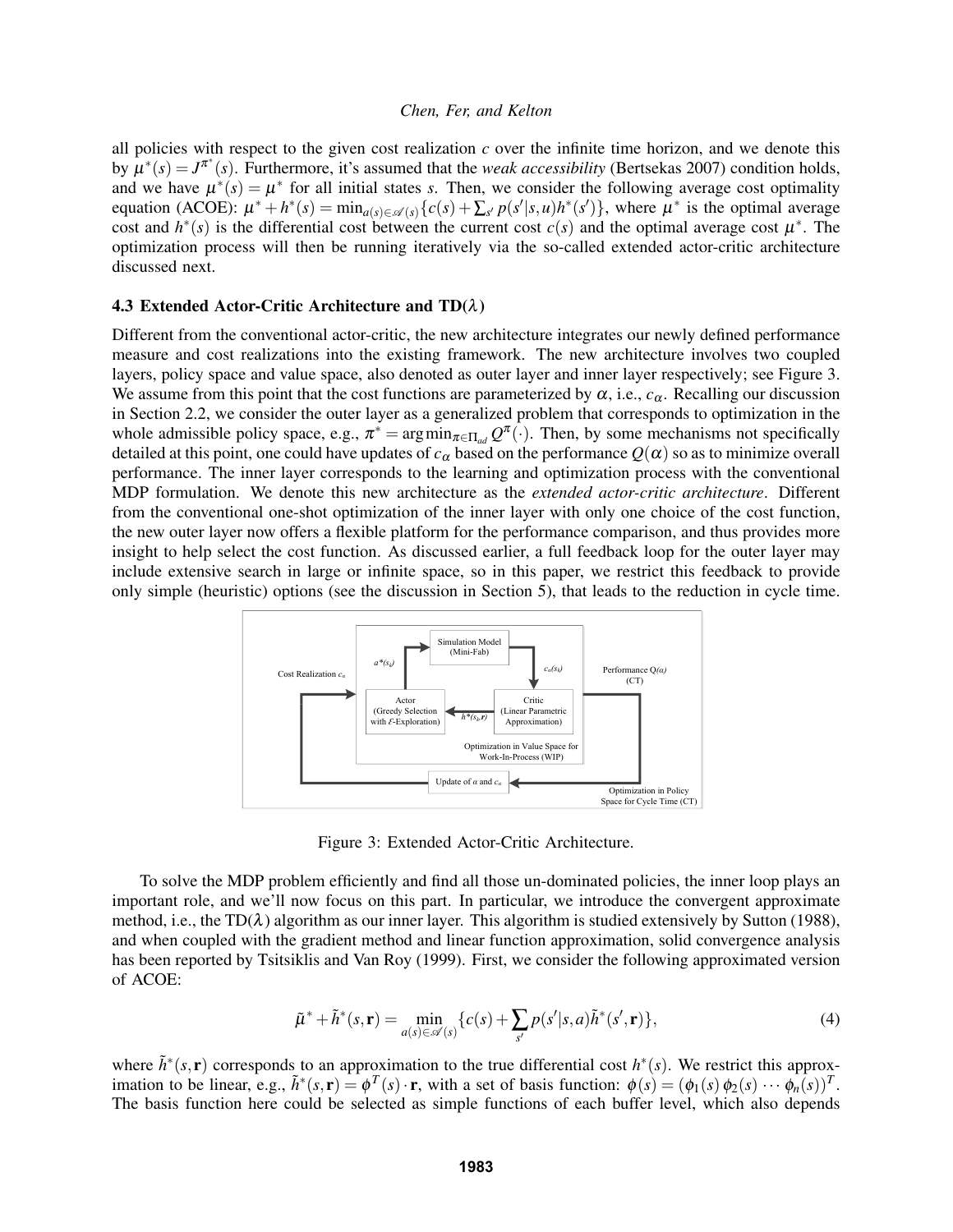on the type of the cost function used. Then,  $\tilde{\mu}^*$  and  $\tilde{h}^*(s, \mathbf{r})$  can be found with the inner layer, which contains three parts: a simulation model for generating sample trajectories, a critic part to approximate the differential function, and an actor part for making correct control actions.

For the critic part, the approximation to the differential cost  $\tilde{h}$  is approximated in the subspace spanned by the feature vector, and a linear approximation structure is then used to ensure convergence, while the coefficients r are updated via the gradient-like method:

$$
\mathbf{r}_{k+1} = \mathbf{r}_k + \gamma_k \cdot d_k \cdot \mathbf{z}_k,\tag{5}
$$

where  $\gamma_k$  is the step size following standard convergence assumptions:  $\sum_{k=0}^{\infty} \gamma_k = \infty$  and  $\sum_{k=0}^{\infty} \gamma_k^2 < \infty$ .  $d_k := c(s_k) - \tilde{\mu}_k + \hat{h}(s_{k+1}, \mathbf{r}_k) - \tilde{h}(s_k, \mathbf{r}_k)$  is the temporal difference (TD) error defined as the difference between two consecutive approximations, and  $z_k := \sum_{t=0}^k \lambda^{k-t} \phi(s_t)$  is the eligibility trace.  $\tilde{\mu}_k$  is the current approximation to the true average cost, which is updated with:  $\tilde{\mu}_{k+1} := (1 - \sigma_k) \cdot \tilde{\mu}_k + \sigma_k \cdot c(s_k)$ .

For the actor part, the control policy is updated with an ε-greedy rule with respect to the current estimate:

$$
a^*(s) = \arg\min_{a \in \mathscr{A}(s)} \{c(s,a) + \sum_{s'=1}^n p(s'|s,a)\tilde{h}(s', \mathbf{r}_k)\}.
$$
 (6)

This updating can be further simplified with the *structure property* of the RLM system reported by Ramirez-Hernandez and Fernandez (2007) as  $a^*(s) = \arg \min_{a(s) \in \mathcal{A}(s)} \{a_1 \cdot \tilde{\Delta}_1(s, \mathbf{r}_k) + \cdots + a_6 \cdot \tilde{\Delta}_6(s, \mathbf{r}_k)\}.$ Where  $\tilde{\Delta}_i(s,r_k)$  is an approximation to the expected savings in optimal differential costs defined as  $\tilde{\Delta}_i(s, \mathbf{r}_k) := \theta_i \cdot (\tilde{h}^*(B_i s, \mathbf{r}_k) - (\tilde{h}^*(s, \mathbf{r}_k)); \theta_i$  here represents the expected time rate required for the state transition from state *s* to  $B_n s$  as a result of the control action  $a_i = 1$ , and  $B_i s : \mathbb{R}^n \mapsto \mathbb{R}^n$  is defined as a controlled mapping between the current state and the next state.

We next present our empirical results with detailed performance comparisons, first for the two basic cost realizations, then for more general cases.

#### 5 SIMULATION STUDY

In this section, we present our empirical results with respect to various cost functions. We first introduce some experimental settings, then we focus on the detailed performance obtained with both basic cost realizations as well as more general forms. The simulation model here and its experiments are built and conducted with the Arena simulation software (Kelton et al. 2010); in particular, the simulation-based ADP methods are coded using Arena's built-in VBA routine. During the course of the simulation, each cost function is tested for 200 replications of 9600 hours length each, with a total of 960000 hours learning and another 960000 hours of evaluation period. This number and length of replications provided uniformly good statistical precision across the outputs (95% confidence interval half widths within 3% of the respective sample means), and changing the cost functions significantly changes the performance. During the learning period, an  $\varepsilon$ -greedy updating method is used to provide additional trade-offs between exploiting and exploration over the state and control space. Some important parameters and settings are summarized below:

- 1. As the original RLM network with 84 lots per week is highly congested, we used a reduced arrival rate with 87% of the nominal arrival per week to present our numerical results better.
- 2. All scheduled or unscheduled repair and maintenance work will be finished regardless of the availability of the technician.
- 3. Machine setup times are considered to be negligible and not contribute to the cycle time.
- 4.  $\lambda$  for temporal different algorithm is chosen at 0.95.
- 5.  $\sigma_k$  and  $\gamma_k$  have the form of  $\frac{1}{K_1+epoch}$  and  $\sigma_k = K_2\gamma_k$ , where  $K_1$ ,  $K_2$  are some real constants.
- 6.  $\varepsilon$  for exploration is updated at each replication with  $\frac{5}{replication}\%$ .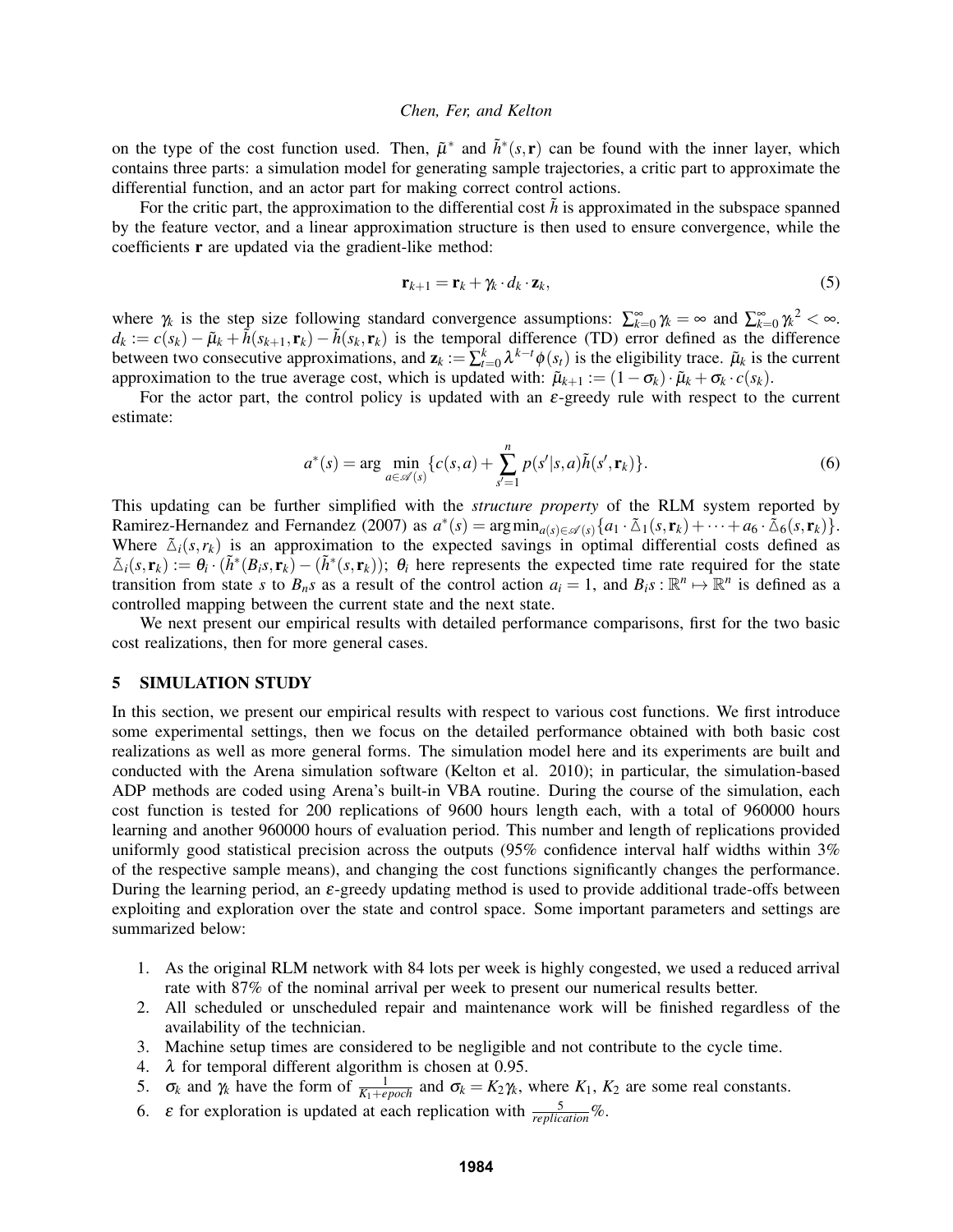In Table 3, we first list the detailed cycle time with a 0.95 confidence interval (CI) and standard deviation (SD) for each product type and with respect to two basic cost realizations. The cost realization  $c<sub>2</sub>$ achieves lower cycle times in all three products types, also with a slight advantage in standard deviation, as expected, since it contains some second moment information. In contrast, we list in Table 4 the aggregated measure of cycle time for all type of products combined, which is denoted as *Q*, and the corresponding optimal average cost, which is denoted as *J* ∗ .

|                   | Cost Realization $c_1$ |           | Cost Realization $c_2$ |       |  |
|-------------------|------------------------|-----------|------------------------|-------|--|
|                   | Cycle Time (Hour)      | <b>SD</b> | Cycle Time (Hour)      | SD.   |  |
| Product A         | [238.57 250.13]        | 47.22     | [237.01 247.57]        | 44.89 |  |
| Product B         | [219.19 226.19]        | 32.72     | [218.98 224.72]        | 31.21 |  |
| <b>Test Wafer</b> | [218.38 225.50]        | 32.40     | [217.33 222.85]        | 31.71 |  |

Table 3: Detailed Performance of Two Cost Realizations under Reduced Arrival Rate.

| Table 4: Measurement Comparison under Reduced Arrival Rate. |  |  |  |  |
|-------------------------------------------------------------|--|--|--|--|
|-------------------------------------------------------------|--|--|--|--|

|                        | Optimal $J^*$ | O      |
|------------------------|---------------|--------|
| Cost Realization $c_1$ | 91.44         | 235.45 |
| Cost Realization $c_2$ | 2971.34       | 233.86 |

Data in Table 4 give a direct comparison between the optimal value achieved with the two cost realizations considered. A key difference here as compared to the conventional MDP formulation is that the performance measure of *Q* in Table 4 provides a feasible platform to compare different cost functions directly and their induced control policies, which are not comparable under the conventional settings, e.g., comparison of  $J^*$ . Next, the detailed steady-state buffer levels at the six main buffers are summarized in Figure 4. Buffers 1, 2, and 3 are heavily loaded compared to their capacity levels, and buffers 4, 5, and 6 achieve low average buffer levels during the simulation.



Figure 4: Steady State Buffer Levels for Two Basic Cost Realizations.

As we now have compared the two basic cost realizations and their induced control policy to the Mini-Fab system, a natural question that may arise is whether there is a better cost realization for this problem. We show below that these two simple cost realizations can be easily extended to general forms, in the sense that these two do not include any in-depth domain knowledge. A reasonable generalization is to adjust the cost function to have a weights-adjusted form, e.g.,  $\sum_{i=1}^{n} \theta_i f(L_i)$ , where  $\theta_i$  is some weighting function with or without certain constraints, and  $f(L_i)$  are some functionals that depend on the buffer level *Li* . In the following simulation studies, we use the weighted forms of both cost realizations to address this issue. In particular, we heuristically tested several different sets of weights that correspond to different user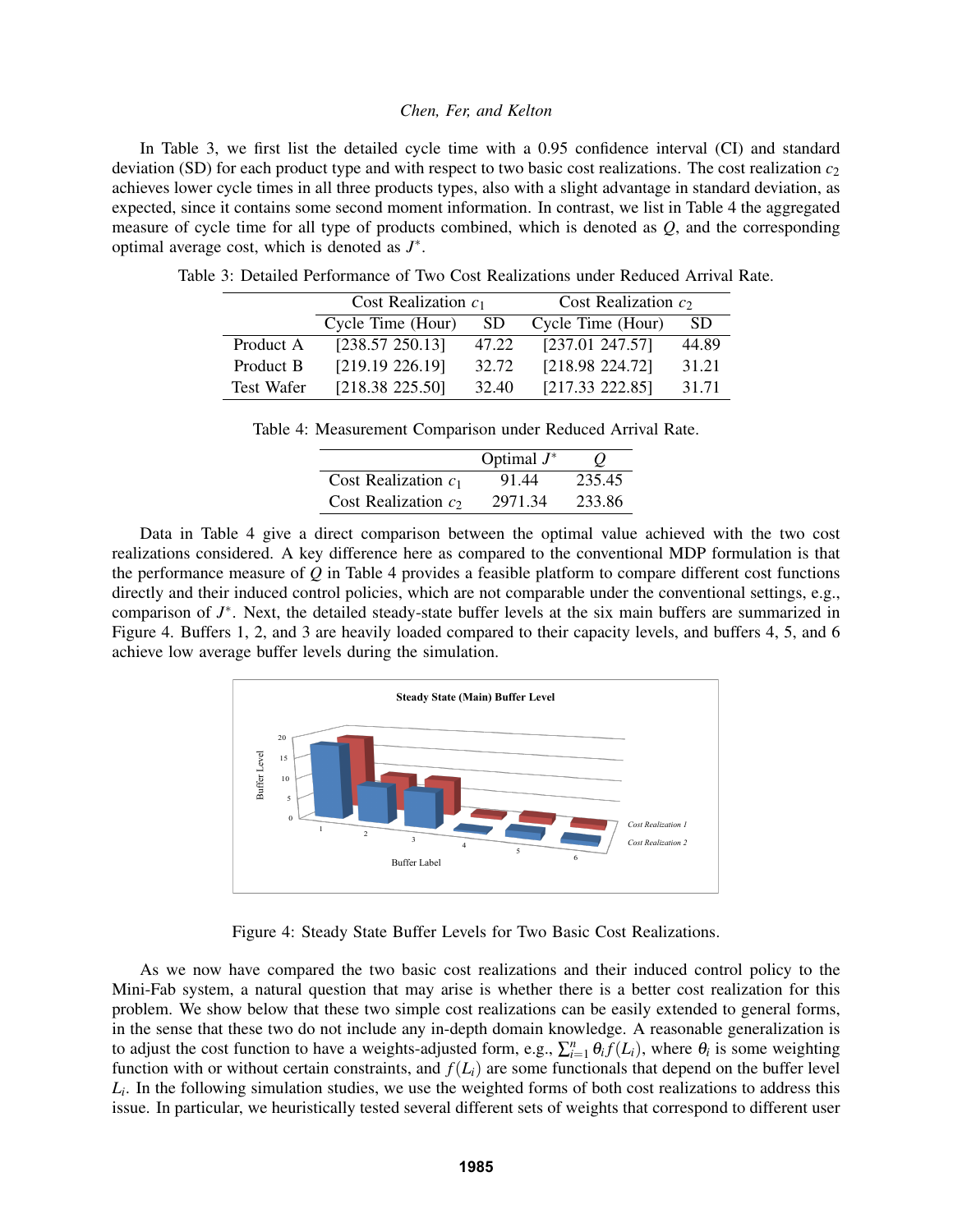preferences over the state space with our new architecture. For simplicity, we only consider preference over two buffer classes. As previous results showed in Figure 4, the buffers can be categorized into two classes: heavily loaded, e.g., buffers 1, 2, and 3, and lightly loaded, e.g., buffers 4, 5, and 6. We then let  $\alpha$  be the ratio between the the holding costs for these two classes, e.g.,  $\alpha = \frac{\theta_1}{\theta_2}$  $\frac{\theta_1}{\theta_5}=\frac{\theta_2}{\theta_4}$  $\frac{\theta_2}{\theta_4}=\frac{\theta_3}{\theta_6}$  $\frac{\theta_3}{\theta_6}$ , while detailed holding costs within each class are kept the same following the discussion in Section 4.2. We consider several different choices of  $\alpha s$ , with detailed results summarized in Table 5 and 6.

|                 | Weighted Cost Realizations $c_1$ |                 |                 |        |                    |
|-----------------|----------------------------------|-----------------|-----------------|--------|--------------------|
|                 | Product A                        | Product B       | Product TW      | 0      | $Q-Q_o 1$<br>$Q_o$ |
| $\alpha = 16$   | [361.73 370.23]                  | [347.19 352.55] | [345.72 350.26] | 359.32 | $-52.60\%$         |
| $\alpha = 9$    | [243.58 251.48]                  | [223.25 227.69] | [222.01 226.89] | 238.46 | $-1.27%$           |
| $\alpha = 4$    | [245.84 252.72]                  | [224.35 228.23] | [222.92 226.90] | 239.78 | $-1.83%$           |
| $\alpha = 1$    | [238.57 250.13]                  | [219.19 226.19] | [218.38 225.50] | 235.45 | $0\%$              |
| $\alpha = 9/11$ | [240.67 247.11]                  | [220.55 225.09] | [220.26 224.48] | 235.25 | $+0.08\%$          |
| $\alpha = 7/13$ | [211.51 221.99]                  | [195.48 206.48] | [194.48 202.70] | 209.91 | $+10.84%$          |
| $\alpha = 1/4$  | [206.96 219.22]                  | [193.73 202.33] | [192.95 202.13] | 206.89 | $+12.13%$          |

Table 5: Detailed Performance with Different Preference Ratio  $\alpha$ .

Table 6: Detailed Performance with Different Preference Ratio  $\alpha$ .

| Weighted Cost Realizations $c_2$ |                 |                 |                 |        |            |
|----------------------------------|-----------------|-----------------|-----------------|--------|------------|
|                                  | Product A       | Product B       | Product TW      | O      | $Q-Q_o 1$  |
| $\alpha = 16$                    | [364.62 372.06] | [348.71 353.05] | [346.47 351.57] | 361.10 | $-54.40\%$ |
| $\alpha = 9$                     | [361.97 369.43] | [346.46352.16]  | [344.02 350.14] | 358.90 | $-53.46\%$ |
| $\alpha = 2.25$                  | [365.30 372.38] | [348.33 353.83] | [346.99 352.73] | 361.50 | $-54.57\%$ |
| $\alpha \approx 1.493$           | [238.91 252.03] | [230.29 236.19] | [219.42 225.14] | 236.29 | $-1.03\%$  |
| $\alpha = 1$                     | [237.01 247.57] | [218.98 224.72] | [217.33 222.85] | 233.86 | $0\%$      |
| $\alpha = 4/9$                   | [216.77 225.93] | [202.50 208.74] | [201.51 207.53] | 214.95 | $+8.08\%$  |
| $\alpha = 1/16$                  | [215.94 224.28] | [200.63 208.33] | [199.88 207.40] | 213.75 | $+8.59%$   |

<sup>1</sup>  $Q$ <sup>0</sup> corresponds to a *Q* value with  $\alpha = 1$ .

The heuristics behind the choice of  $\alpha$  can also be regarded as the preference for balancing different buffer levels between two classes of buffers. In particular,  $\alpha = 1$  indicates that there is no preference for holding one inventory at either heavily loaded or lightly loaded buffers, while  $\alpha > 1$  or  $\alpha < 1$  indicate the preference for lowering the first or second class of buffers respectively. Essentially, lowering the second class can be thought to be similar to the priority sequencing policy, e.g., last-buffer-first-serve (LBFS), and lowering the first class to be another, named first-buffer-first-serve (FBFS). Different from those two heuristic policies, which gives highest priority based purely on network position, the use of  $\alpha$  allows more flexible and delicate tuning of the buffer preference of the system. The data here show interesting results. First, direct application of the ADP method to sequencing control of the Mini-Fab with no preference, e.g.,  $\alpha = 1$ , does not yield the best CT from either of the two basic cost realizations. Second, there is a range of  $\alpha$  such that the performance is neither improved nor degraded, for example,  $\alpha \in \left[\frac{9}{11}\right]$  or the first realization and  $\alpha \in [1 \ 1.493]$  for the second. There exists some certain threshold for which  $\alpha$  goes beyond or below, where the performance then will substantially change. Also, although the variance data are not shown here, the weighted cost realization  $c_1$  can achieve the lowest cycle time while the weighted realization  $c_2$  always offers a lower variance as a trade-off.

The results thus confirm that the selection of the cost function for optimizing the RLM system can be sensitive and thus needs careful treatment and requires certain domain knowledge. Besides, the use of Little's law does provide a fundamental guideline for those problems, but it does not offer explicit and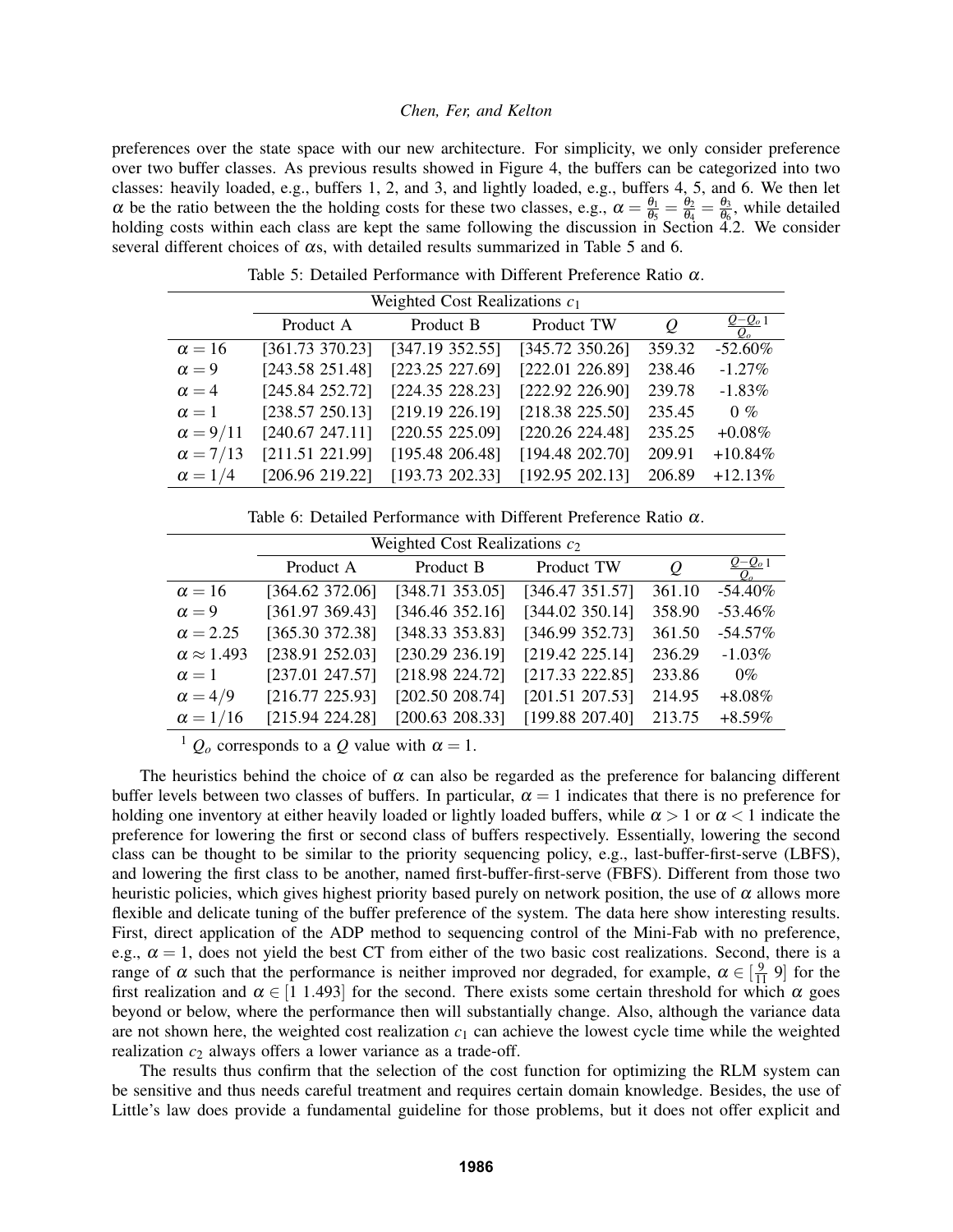precise knowledge all the time. It also validates the use of the so-called extended actor-critic architecture as a complementary method in situations where only imprecise or incomplete knowledge is available.

## 6 CONCLUSION

We have presented our empirical study of implementing the MDP method with multiple one-stage cost functions for optimizing the sequencing control of a benchmark RLM system. In particular, we introduced multiple cost (function) realizations with the departing from the well-known queueing rule, Little's law, previously used to govern this kind of optimization process. We also provide certain modifications to the use of conventional MDP and a simulation-based ADP method with our proposed extended actor-critic architecture. The results show that the new architecture can generally offer more insight for the underlying process and provide comparable results. The study still leaves several interesting and open questions regarding the selection of one-stage cost functions in optimization and the use of simulation-based ADP methods. Further research could proceed in several directions, including the preference-assigning procedure to each buffer, adaptive cost realization, and selecting and comparing mechanisms for large or infinite realization sets.

## **REFERENCES**

- Bertsekas, D. P. 2007. *Dynamic programming and optimal control. Volume II*. 3rd ed. Bellmont, Massachusetts: Athena Scientific.
- Brumelle, S. L. 1972. "A Generalization of  $L = \lambda W$  to Moments of Queue Length and Waiting Times". *Operations Research* 20 (6): 1127–1136.
- Choi, J.-Y., and S. Reveliotis. 2005. "Relative value function approximation for the capacitated re-entrant line scheduling problem". *IEEE Transactions on Automation Science and Engineering* 2 (3): 285–299.
- Flores-Godoy, J.-J., W. Yan, D. W. Collins, F. Hoppensteadt, and K. Tsakalis. 1998. "A Mini-FAB simulation model comparing FIFO and MIVP(R) schedule policies (outer loop), and PID and  $H^{\infty}$ machine controllers (inner loop) for semiconductor diffusion bay maintenance". In *Proceedings of the 24th Annual Conference of the IEEE on Industrial Electronics Society (IECON '98)*, 253–258.
- Glynn, P. W., and W. Whitt. 1989. "Extensions of the Queueing Relations  $L = \lambda W$  and  $H = \lambda G$ ". *Operations Research* 37 (4): 634–644.
- Heyman, D. P., and S. Stidham. 1980. "The Relation between Customer and Time Averages in Queues". *Operations Research* 28 (4): 983–994.
- Kelton, W. D., R. P. Sadowski, and N. B. Swets. 2010. *Simulation with Arena*. 5th ed. New York, New York: McGraw-Hill.
- Kempf, K. 1994. "Intel Five-Machine Six Step Mini-Fab Description". Accessed Feb. 1, 2011. http: //www.fulton.asu.edu/aar/research/intel/papers/fabspec.html.
- Kumar, P. R. 1993. "Re-entrant lines". *Queueing Systems: Theory and Applications* 13:97–110.
- Kumar, P. R. 1994. "Scheduling semiconductor manufacturing plants". *IEEE Control Systems Magazine* 39  $(11): 33-40.$
- Kumar, S., and P. R. Kumar. 2001. "Queueing network models in the design and analysis of semiconductor wafer fabs". *IEEE Transactions on Robotics and Automation* 17 (5): 548–561.
- Little, J. 1961. "A Proof for the Queuing Formula:  $L = \lambda W$ ". *Operations Research* 9 (3): 383–387.
- Lu, S. H., and P. R. Kumar. 1991. "Distributed scheduling based on due dates and buffer priorities". *IEEE Transactions on Automatic Control* 36 (12): 1406–1416.
- Maxwell, W. L. 1970. "On the Generality of the Equation  $L = \lambda W$ ". *Operations Research* 18 (1): 172–174.
- Powell, W. B. 2007. *Approximate dynamic programming: Solving the curses of dimensionality*. Hoboken, New Jersey: Wiley- Interscience.
- Puterman, M. L. 1994. *Markov decision processes: Discrete stochastic dynamic programming*. New York, New York: John Wiley & Sons, Inc.